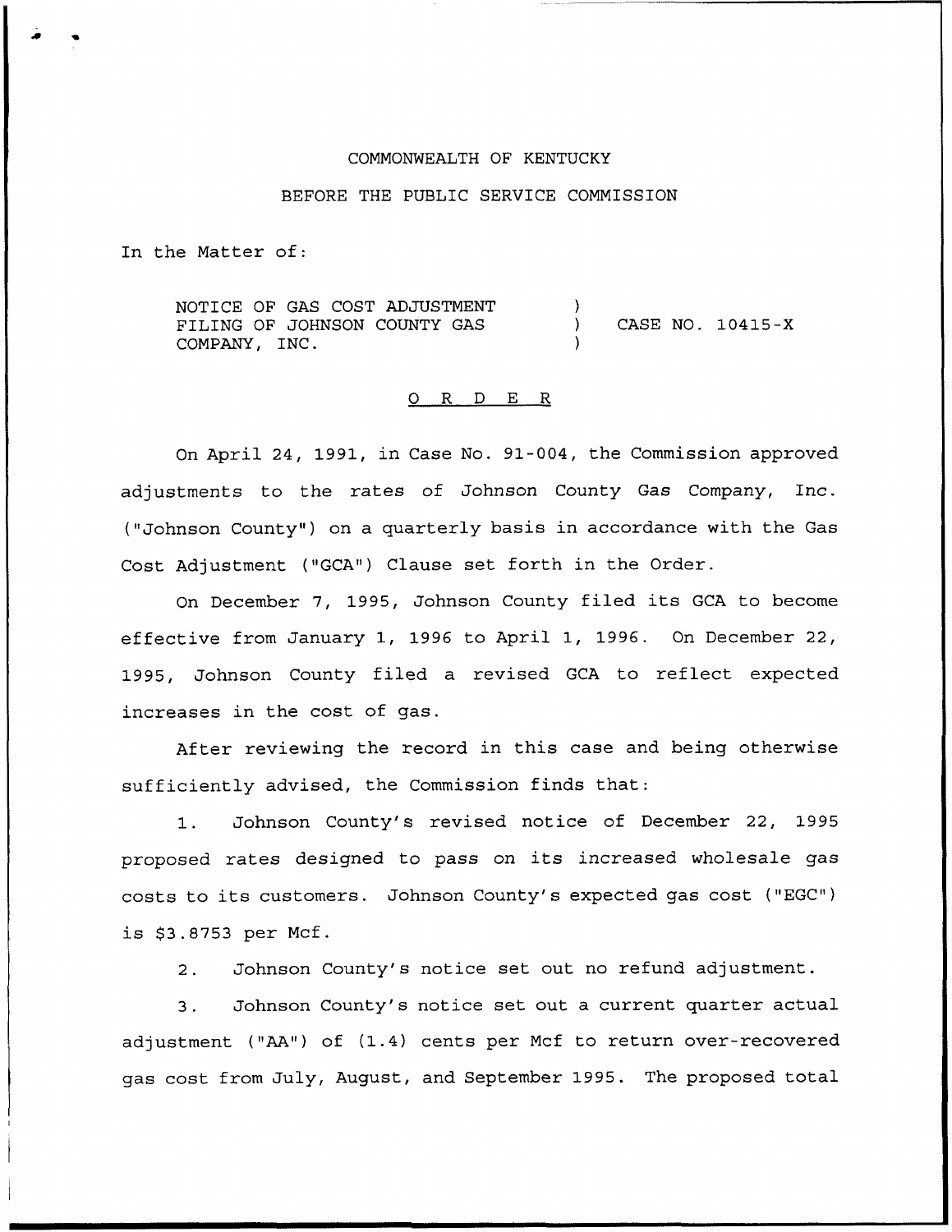AA of (16.05) cents per Mcf reflects the current over-recovery as well as under- and over-recoveries from previous quarters.

4. Johnson County's notice set out no current quarter balance adjustment ("BA"). Johnson County's total BA of .4 cent per Mcf reflects the current and three previous quarters' BAs.

5. These adjustments produce <sup>a</sup> gas cost recovery rate of \$ 3.7188 per Mcf, 95.04 cents per Mcf more than the prior rate.

6. The rate adjustment in the Appendix to this Order is fair, just, and reasonable, in the public interest, and should be approved for service rendered on and after January 21, 1996.

IT IS THEREFORE ORDERED that:

1. The rates in the Appendix to this Order are fair, just, and reasonable, and are effective for service rendered on and after January 21, 1996.

2. Within 30 days of the date of this Order, Johnson County shall file with this Commission its revised tariffs setting out the rates authorized herein.

Done at Frankfort, Kentucky, this 22nd day of January, 1996.

PUBLIC SERVICE COMMISSION

K Breadh Chairma

Vice *Mairma* 

Robert M. Davi

Commissione

ATTEST:

Executive Director